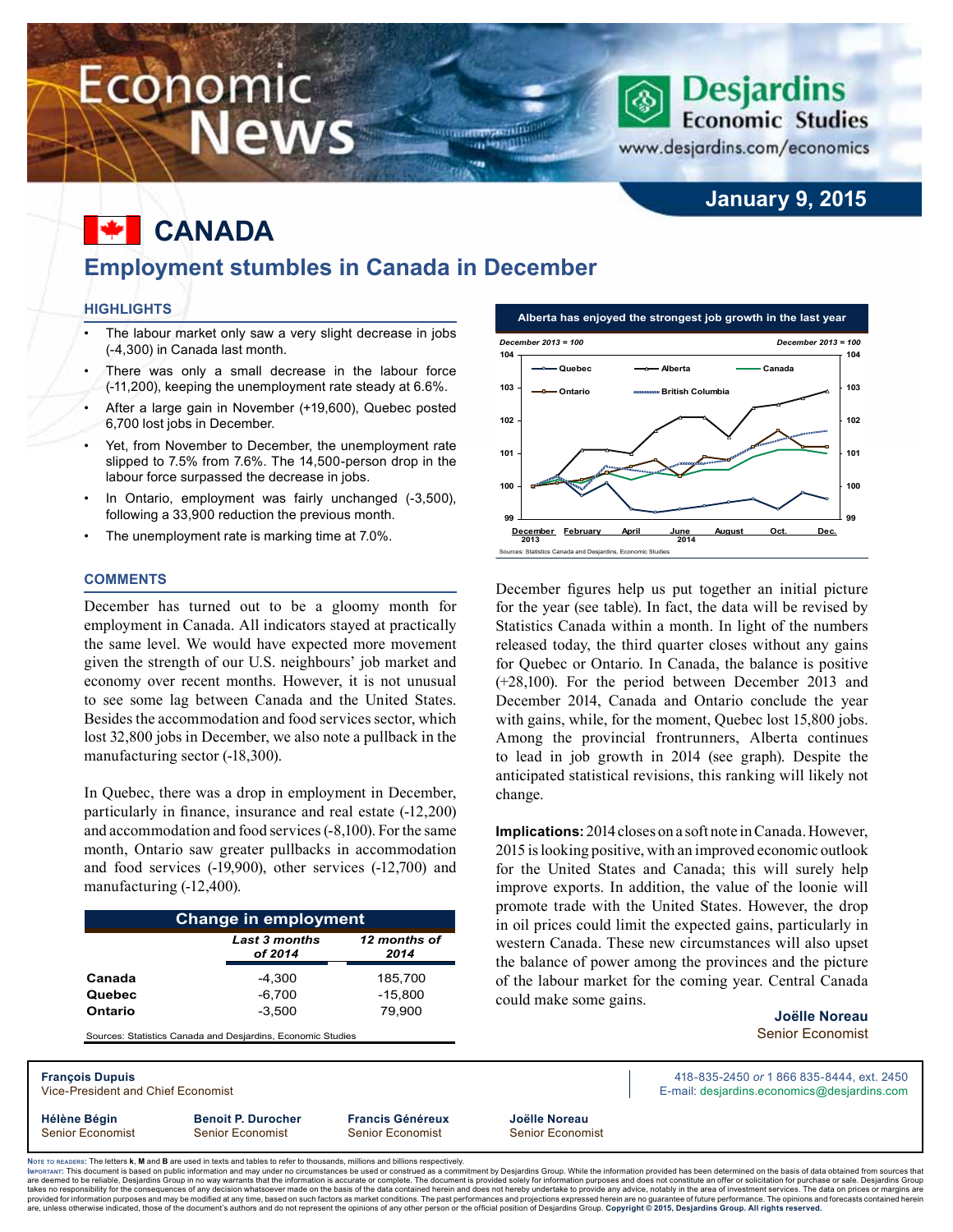### **REFERENCE TABLES OF LABOUR MARKET**

# **Desjardins**<br>Economic Studies ◈

www.desjardins.com/economics

### **January 9, 2015**

|                | Variation by sector - December 2014 |         |                |                                    |           |           |  |  |  |  |  |
|----------------|-------------------------------------|---------|----------------|------------------------------------|-----------|-----------|--|--|--|--|--|
|                | <b>GAINING Sectors</b>              |         | <b>Balance</b> | <b>LOSING Sectors</b>              |           | Balance   |  |  |  |  |  |
|                |                                     | 1 month | 1 year         |                                    | 1 month   | 1 year    |  |  |  |  |  |
| <b>CANADA</b>  | Agriculture                         | 14,700  | 20,500         | Accomodation and food services     | $-32,800$ | 38,300    |  |  |  |  |  |
|                | Public administration               | 14,200  | 25,800         | Manufacturing                      | $-18,300$ | $-11,500$ |  |  |  |  |  |
|                | Construction                        | 12,600  | 68,700         | $-13,500$                          | $-19,700$ |           |  |  |  |  |  |
|                | Transportation and warehousing      | 11,500  | 15,000         | Prof. and scient. services         | $-13,200$ | $-34,800$ |  |  |  |  |  |
|                |                                     |         |                |                                    |           |           |  |  |  |  |  |
| <b>QUEBEC</b>  | Construction                        | 9,800   | 23,300         | Fin., insurance and real estate    | $-12,200$ | $-25,400$ |  |  |  |  |  |
|                | Bus., build. and other supp. serv.  | 7,000   | 11,300         | Accomodation and food services     | $-8,100$  | 19,700    |  |  |  |  |  |
|                | Public administration               | 6,100   | 32,800         | Trade                              | $-5,600$  | 3,400     |  |  |  |  |  |
|                | Agriculture                         | 5,300   | 3,800          | <b>Others services</b>             | $-4,300$  | $-13,200$ |  |  |  |  |  |
|                |                                     |         |                |                                    |           |           |  |  |  |  |  |
| <b>ONTARIO</b> | Trade                               | 30,200  | 16,600         | Accomodation and food services     | $-19,900$ | 17,200    |  |  |  |  |  |
|                | Public administration               | 10,700  | -7,400         | Others services                    | $-12,700$ | $-30,100$ |  |  |  |  |  |
|                | Agriculture                         | 8,100   | 14,100         | Manufacturing                      | $-12,400$ | 3,300     |  |  |  |  |  |
|                | Others primaries                    | 7,500   | 9,700          | Bus., build. and other supp. serv. | $-10,000$ | $-11,100$ |  |  |  |  |  |
|                |                                     |         |                |                                    |           |           |  |  |  |  |  |
|                | Source: LFS, Statistics Canada      |         |                |                                    |           |           |  |  |  |  |  |

| <b>Labour Market</b>                           |         |                  |                     |            |              |           |           |  |  |  |  |
|------------------------------------------------|---------|------------------|---------------------|------------|--------------|-----------|-----------|--|--|--|--|
| <b>December</b>                                |         | <b>NUMBER OF</b> | <b>JOB CREATION</b> |            |              |           |           |  |  |  |  |
| 2014                                           |         | <b>EMPLOYEES</b> |                     | in numbers |              |           |           |  |  |  |  |
|                                                |         | <b>December</b>  | Last                | Last       | <b>Since</b> | Last      | Last year |  |  |  |  |
| Seasonally adjusted data                       |         | 2014             | month               | 3 months   | december     | year      | in %      |  |  |  |  |
|                                                | Canada  | 17,953,600       | $-4,300$            | 28,100     | 185,700      | 185,700   | 1.0%      |  |  |  |  |
| <b>TOTAL JOBS</b>                              | Quebec  | 4,029,700        | $-6,700$            | $-1,300$   | $-15,800$    | $-15,800$ | $-0.4%$   |  |  |  |  |
|                                                | Ontario | 6,956,700        | $-3,500$            | $-400$     | 79,900       | 79,900    | 1.2%      |  |  |  |  |
|                                                | Canada  | 3,656,300        | 5,500               | $-25,700$  | 34,000       | 34,000    | 0.9%      |  |  |  |  |
| <b>PUBLIC SECTOR</b><br><b>EMPLOYEES</b>       | Quebec  | 887,100          | $-12,200$           | $-19,200$  | 11,500       | 11,500    | 1.3%      |  |  |  |  |
|                                                | Ontario | 1,354,200        | 13,700              | $-6,800$   | 12,100       | 12,100    | 0.9%      |  |  |  |  |
|                                                | Canada  | 11,574,500       | 5.100               | 30,100     | 97,100       | 97,100    | 0.8%      |  |  |  |  |
| <b>PRIVATE SECTOR</b><br><b>EMPLOYEES</b>      | Quebec  | 2,586,800        | $-11,300$           | 9,600      | $-37.900$    | $-37,900$ | $-1.4%$   |  |  |  |  |
|                                                | Ontario | 4,553,500        | $-4,000$            | 2,800      | 48,300       | 48,300    | 1.1%      |  |  |  |  |
|                                                | Canada  | 2,722,800        | $-14.900$           | 23,700     | 54,600       | 54,600    | 2.0%      |  |  |  |  |
| SELF-EMPLOYED                                  | Quebec  | 555,800          | 16,700              | 8,300      | 10,600       | 10,600    | 1.9%      |  |  |  |  |
|                                                | Ontario | 1,049,100        | $-13,000$           | 3,700      | 19,600       | 19,600    | 1.9%      |  |  |  |  |
| Source: Statistics Canada, Labour Force Survey |         |                  |                     |            |              |           |           |  |  |  |  |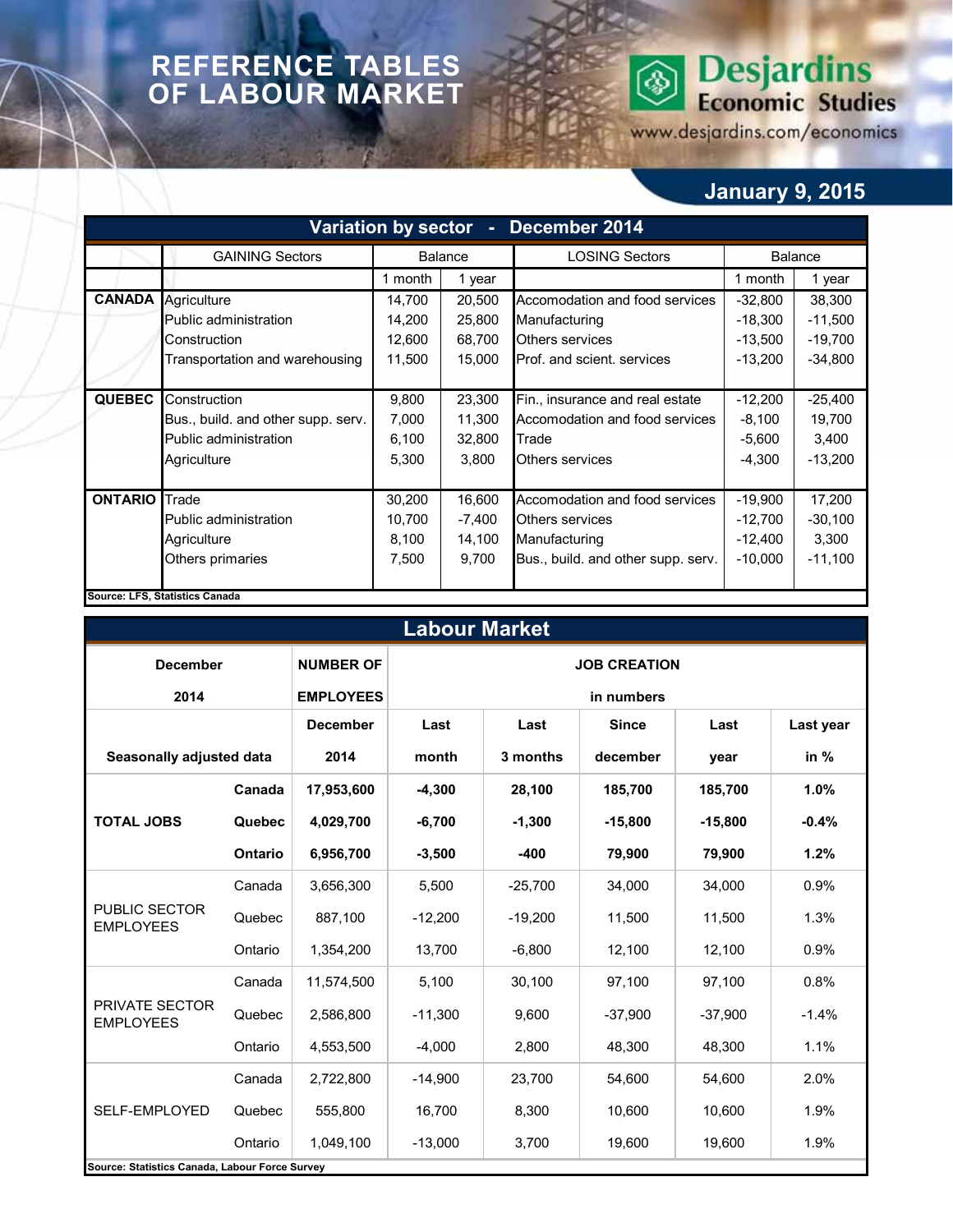

|         | Labour Market - Recent trends                               |           |                       |                    |                                 |           |               |            |           |  |  |  |
|---------|-------------------------------------------------------------|-----------|-----------------------|--------------------|---------------------------------|-----------|---------------|------------|-----------|--|--|--|
|         |                                                             |           |                       |                    | <b>Seasonally adjusted data</b> |           |               |            |           |  |  |  |
|         |                                                             |           |                       |                    | Labour                          | Variation |               |            | Unemploy- |  |  |  |
|         | Employment                                                  |           | Job creation in last: |                    | Force                           | over      | Participation | Employment | ment      |  |  |  |
|         | in numbers                                                  | 1 month   |                       | 3 months 12 months | <b>Numbers</b>                  | 1 month   | rate          | rate       | rate      |  |  |  |
| Canada  |                                                             |           |                       |                    |                                 |           |               |            |           |  |  |  |
| 2013.12 | 17,767,900                                                  | $-44,000$ | $-7,200$              | 99,000             | 19,151,400                      | 13,300    | 66.4%         | 61.6%      | 7.2%      |  |  |  |
| 2014.01 | 17,797,300                                                  | 29,400    | 10,500                | 145,900            | 19,130,500                      | $-20,900$ | 66.3%         | 61.6%      | 7.0%      |  |  |  |
| 2014.02 | 17,790,300                                                  | $-7,000$  | $-21,600$             | 94,700             | 19,133,400                      | 2,900     | 66.2%         | 61.6%      | 7.0%      |  |  |  |
| 2014.03 | 17,833,200                                                  | 42,900    | 65,300                | 190,000            | 19,158,600                      | 25,200    | 66.2%         | 61.7%      | 6.9%      |  |  |  |
| 2014.04 | 17,804,300                                                  | $-28,900$ | 7,000                 | 149,200            | 19,133,000                      | $-25,600$ | 66.1%         | 61.5%      | 6.9%      |  |  |  |
| 2014.05 | 17,830,100                                                  | 25,800    | 39,800                | 85,500             | 19,173,900                      | 40,900    | 66.1%         | 61.5%      | 7.0%      |  |  |  |
| 2014.06 | 17,820,700                                                  | $-9,400$  | $-12,500$             | 72,300             | 19,190,200                      | 16,300    | 66.1%         | 61.4%      | 7.1%      |  |  |  |
| 2014.07 | 17,862,400                                                  | 41,700    | 58,100                | 156,800            | 19,214,900                      | 24,700    | 66.1%         | 61.4%      | 7.0%      |  |  |  |
| 2014.08 | 17,851,400                                                  | $-11,000$ | 21,300                | 81,300             | 19,194,100                      | $-20,800$ | 66.0%         | 61.3%      | 7.0%      |  |  |  |
| 2014.09 | 17,925,500                                                  | 74,100    | 104,800               | 150,400            | 19,223,100                      | 29,000    | 66.0%         | 61.5%      | 6.8%      |  |  |  |
| 2014.10 | 17,968,600                                                  | 43,100    | 106,200               | 181,800            | 19,227,300                      | 4,200     | 66.0%         | 61.6%      | 6.5%      |  |  |  |
| 2014.11 | 17,957,900                                                  | $-10,700$ | 106,500               | 146,000            | 19,236,600                      | 9,300     | 66.0%         | 61.6%      | 6.6%      |  |  |  |
| 2014.12 | 17,953,600                                                  | $-4,300$  | 28,100                | 185,700            | 19,225,400                      | $-11,200$ | 65.9%         | 61.5%      | 6.6%      |  |  |  |
| Quebec  |                                                             |           |                       |                    |                                 |           |               |            |           |  |  |  |
| 2013.12 | 4,045,500                                                   | $-16,100$ | 26,600                | 3,900              | 4,384,000                       | 4,900     | 65.3%         | 60.3%      | 7.7%      |  |  |  |
| 2014.01 | 4,058,200                                                   | 12,700    | 11,700                | 10,000             | 4,384,900                       | 900       | 65.3%         | 60.4%      | 7.5%      |  |  |  |
| 2014.02 | 4,032,700                                                   | $-25,500$ | $-28,900$             | $-2,600$           | 4,375,300                       | $-9,600$  | 65.1%         | 60.0%      | 7.8%      |  |  |  |
| 2014.03 | 4,047,800                                                   | 15,100    | 2,300                 | 31,400             | 4,379,100                       | 3,800     | 65.1%         | 60.2%      | 7.6%      |  |  |  |
| 2014.04 | 4,015,800                                                   | $-32,000$ | $-42,400$             | $-4,800$           | 4,347,400                       | $-31,700$ | 64.6%         | 59.7%      | 7.6%      |  |  |  |
| 2014.05 | 4,015,000                                                   | $-800$    | $-17,700$             | $-24,700$          | 4,364,900                       | 17,500    | 64.8%         | 59.6%      | 8.0%      |  |  |  |
| 2014.06 | 4,018,500                                                   | 3,500     | $-29,300$             | $-13,900$          | 4,374,900                       | 10,000    | 64.9%         | 59.6%      | 8.1%      |  |  |  |
| 2014.07 | 4,020,400                                                   | 1,900     | 4,600                 | 16,300             | 4,375,600                       | 700       | 64.8%         | 59.6%      | 8.1%      |  |  |  |
| 2014.08 | 4,024,500                                                   | 4,100     | 9,500                 | 20,200             | 4,361,600                       | $-14,000$ | 64.6%         | 59.6%      | 7.7%      |  |  |  |
| 2014.09 | 4,031,000                                                   | 6,500     | 12,500                | 12,100             | 4,363,800                       | 2,200     | 64.6%         | 59.7%      | 7.6%      |  |  |  |
| 2014.10 | 4,016,800                                                   | $-14,200$ | $-3,600$              | $-29,700$          | 4,353,800                       | $-10,000$ | 64.4%         | 59.4%      | 7.7%      |  |  |  |
| 2014.11 | 4,036,400                                                   | 19,600    | 11,900                | $-25,200$          | 4,369,300                       | 15,500    | 64.6%         | 59.7%      | 7.6%      |  |  |  |
| 2014.12 | 4,029,700                                                   | $-6,700$  | $-1,300$              | $-15,800$          | 4,354,800                       | $-14,500$ | 64.4%         | 59.6%      | 7.5%      |  |  |  |
| Ontario |                                                             |           |                       |                    |                                 |           |               |            |           |  |  |  |
| 2013.12 | 6,876,800                                                   | $-30,300$ | $-31,600$             | 20,500             | 7,466,300                       | 12,200    | 66.3%         | 61.0%      | 7.9%      |  |  |  |
| 2014.01 | 6,882,800                                                   | 6,000     | $-16,000$             | 53,800             | 7,438,200                       | $-28,100$ | 66.0%         | 61.0%      | 7.5%      |  |  |  |
| 2014.02 | 6,888,900                                                   | 6,100     | $-18,200$             | 28,700             | 7,448,700                       | 10,500    | 66.0%         | 61.0%      | 7.5%      |  |  |  |
| 2014.03 | 6,902,300                                                   | 13,400    | 25,500                | 60,500             | 7,449,700                       | 1,000     | 65.9%         | 61.1%      | 7.3%      |  |  |  |
| 2014.04 | 6,919,900                                                   | 17,600    | 37,100                | 73,500             | 7,475,500                       | 25,800    | 66.1%         | 61.2%      | 7.4%      |  |  |  |
| 2014.05 | 6,934,700                                                   | 14,800    | 45,800                | 39,400             | 7,483,600                       | 8,100     | 66.1%         | 61.2%      | 7.3%      |  |  |  |
| 2014.06 | 6,900,800                                                   | $-33,900$ | $-1,500$              | 10,300             | 7,463,400                       | $-20,200$ | 65.8%         | 60.9%      | 7.5%      |  |  |  |
| 2014.07 | 6,940,300                                                   | 39,500    | 20,400                | 60,300             | 7,500,300                       | 36,900    | 66.1%         | 61.2%      | 7.5%      |  |  |  |
| 2014.08 | 6,932,400                                                   | $-7,900$  | $-2,300$              | 14,000             | 7,486,000                       | $-14,300$ | 65.9%         | 61.1%      | 7.4%      |  |  |  |
| 2014.09 | 6,957,100                                                   | 24,700    | 56,300                | 48,700             | 7,487,200                       | 1,200     | 65.9%         | 61.2%      | 7.1%      |  |  |  |
| 2014.10 | 6,994,100                                                   | 37,000    | 53,800                | 95,300             | 7,484,200                       | $-3,000$  | 65.8%         | 61.5%      | 6.5%      |  |  |  |
| 2014.11 | 6,960,200                                                   | $-33,900$ | 27,800                | 53,100             | 7,481,200                       | $-3,000$  | 65.7%         | 61.1%      | 7.0%      |  |  |  |
| 2014.12 | 6,956,700<br>Source: Statistics Canada, Labour Force Survey | $-3,500$  | $-400$                | 79,900             | 7,480,600                       | $-600$    | 65.6%         | 61.0%      | 7.0%      |  |  |  |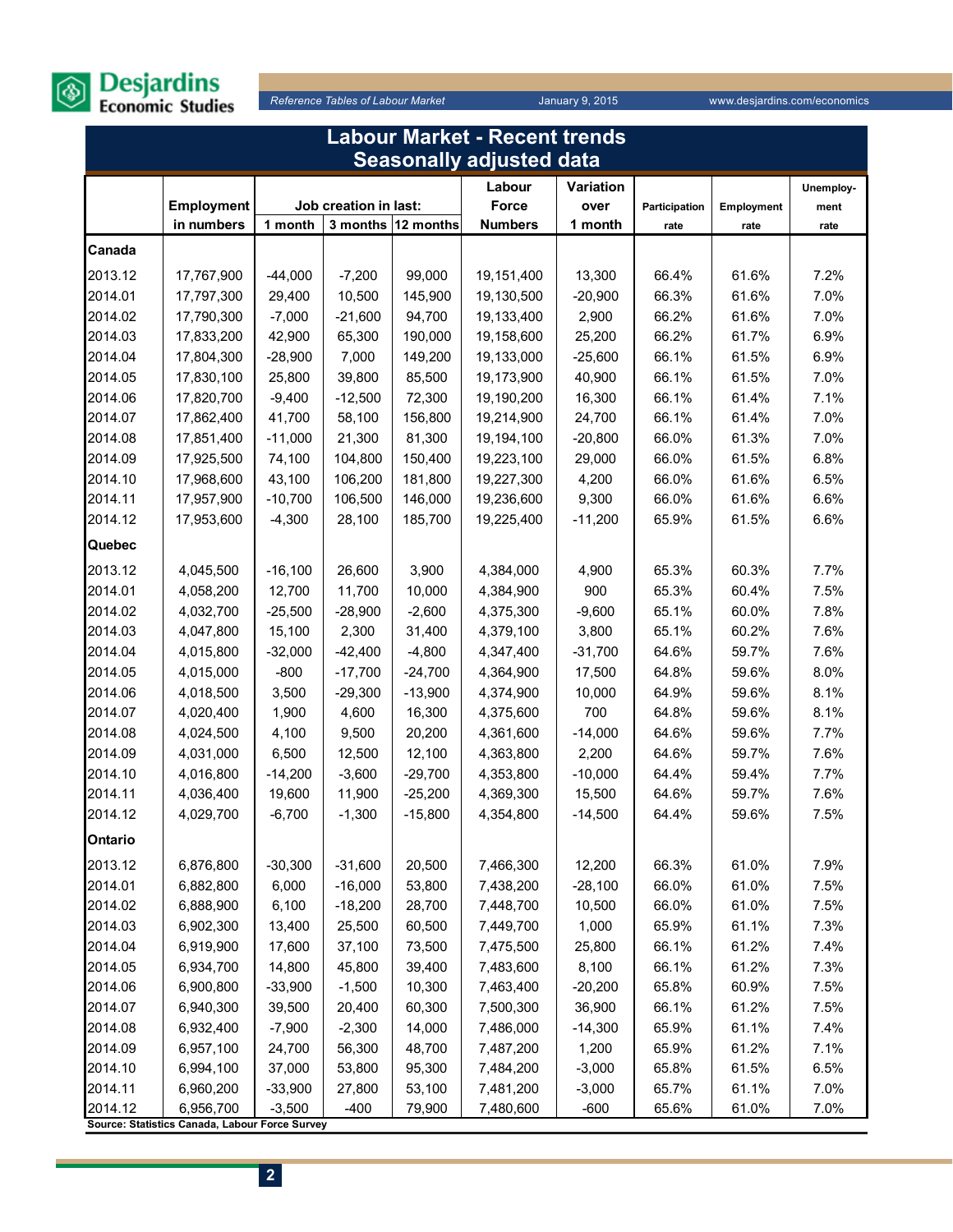

|  | zesjardins      |  |
|--|-----------------|--|
|  | conomic Studies |  |

| <b>Other Labour Market Indicators</b>                                                              |                    |                         |                  |                  |                  |                  |  |  |  |  |
|----------------------------------------------------------------------------------------------------|--------------------|-------------------------|------------------|------------------|------------------|------------------|--|--|--|--|
| <b>SEASONALLY ADJUSTED DATA</b>                                                                    |                    | <b>Last publication</b> |                  |                  |                  | Same month       |  |  |  |  |
|                                                                                                    | <b>Month</b>       | Level                   | -1 MONTH         | -3 MONTHS        | -6 MONTHS        | -1 YEAR          |  |  |  |  |
| <b>CANADA</b><br>Average weekly wages (\$)<br>Average hours worked in                              | October            | 1,046.50                | 1,056.89         | 1,055.40         | 1,040.90         | 1,011.67         |  |  |  |  |
| the manufacturing sector                                                                           | October            | 30.6                    | 30.3             | 30.5             | 30.3             | 30.5             |  |  |  |  |
| <b>QUEBEC</b><br>Average weekly wages (\$)<br>Average hours worked in<br>the manufacturing sector  | October<br>October | 968.96<br>30.0          | 958.29<br>29.9   | 986.10<br>30.1   | 957.31<br>30.0   | 962.49<br>30.2   |  |  |  |  |
| <b>ONTARIO</b><br>Average weekly wages (\$)<br>Average hours worked in<br>the manufacturing sector | October<br>October | 1,073.53<br>30.3        | 1.083.11<br>29.9 | 1.088.89<br>30.3 | 1.064.00<br>30.0 | 1.044.35<br>30.1 |  |  |  |  |
| Source: Statistics Canada, Labour Force Survey                                                     |                    |                         |                  |                  |                  |                  |  |  |  |  |

|               | <b>Annual Data</b>                                                                                                                               |                                             |                                       |                                       |                                       |                                       |                                           |  |  |  |  |
|---------------|--------------------------------------------------------------------------------------------------------------------------------------------------|---------------------------------------------|---------------------------------------|---------------------------------------|---------------------------------------|---------------------------------------|-------------------------------------------|--|--|--|--|
|               | Annual average                                                                                                                                   | 2009                                        | 2010                                  | 2011                                  | 2012                                  | 2013                                  | 2014                                      |  |  |  |  |
|               | <b>CANADA TOTAL JOBS</b><br><b>JOB CREATION</b><br>Job growth (%)<br>Unemployment rate                                                           | 16,813,100<br>$-274,300$<br>$-1.6%$<br>8.3% | 17,041,000<br>227,900<br>1.4%<br>8.0% | 17,306,200<br>265,200<br>1.6%<br>7.5% | 17,507,700<br>201,500<br>1.2%<br>7.2% | 17,731,200<br>223,500<br>1.3%<br>7.1% | 17,872,200<br>141,000<br>0.8%<br>6.9%     |  |  |  |  |
| <b>QUEBEC</b> | <b>TOTAL JOBS</b><br><b>JOB CREATION</b><br>Job growth (%)<br><b>Unemployment rate</b>                                                           | 3,848,400<br>$-32,000$<br>$-0.8%$<br>8.5%   | 3,915,100<br>66,700<br>1.7%<br>8.0%   | 3,953,600<br>38,500<br>1.0%<br>7.8%   | 3,984,400<br>30,800<br>0.8%<br>7.8%   | 4,032,200<br>47,800<br>1.2%<br>7.6%   | 4,029,900<br>(2,300)<br>$(0.1\%)$<br>7.7% |  |  |  |  |
|               | <b>ONTARIO TOTAL JOBS</b><br><b>JOB CREATION</b><br>Job growth (%)<br><b>Unemployment rate</b><br>Source: Statistics Canada, Labour Force Survey | 6,502,000<br>$-164,300$<br>$-2.5%$<br>9.0%  | 6,610,000<br>108,000<br>1.7%<br>8.7%  | 6,731,300<br>121,300<br>1.8%<br>7.8%  | 6,783,800<br>52,500<br>0.8%<br>7.8%   | 6,879,400<br>95,600<br>1.4%<br>7.5%   | 6,933,000<br>53,600<br>0.8%<br>7.2%       |  |  |  |  |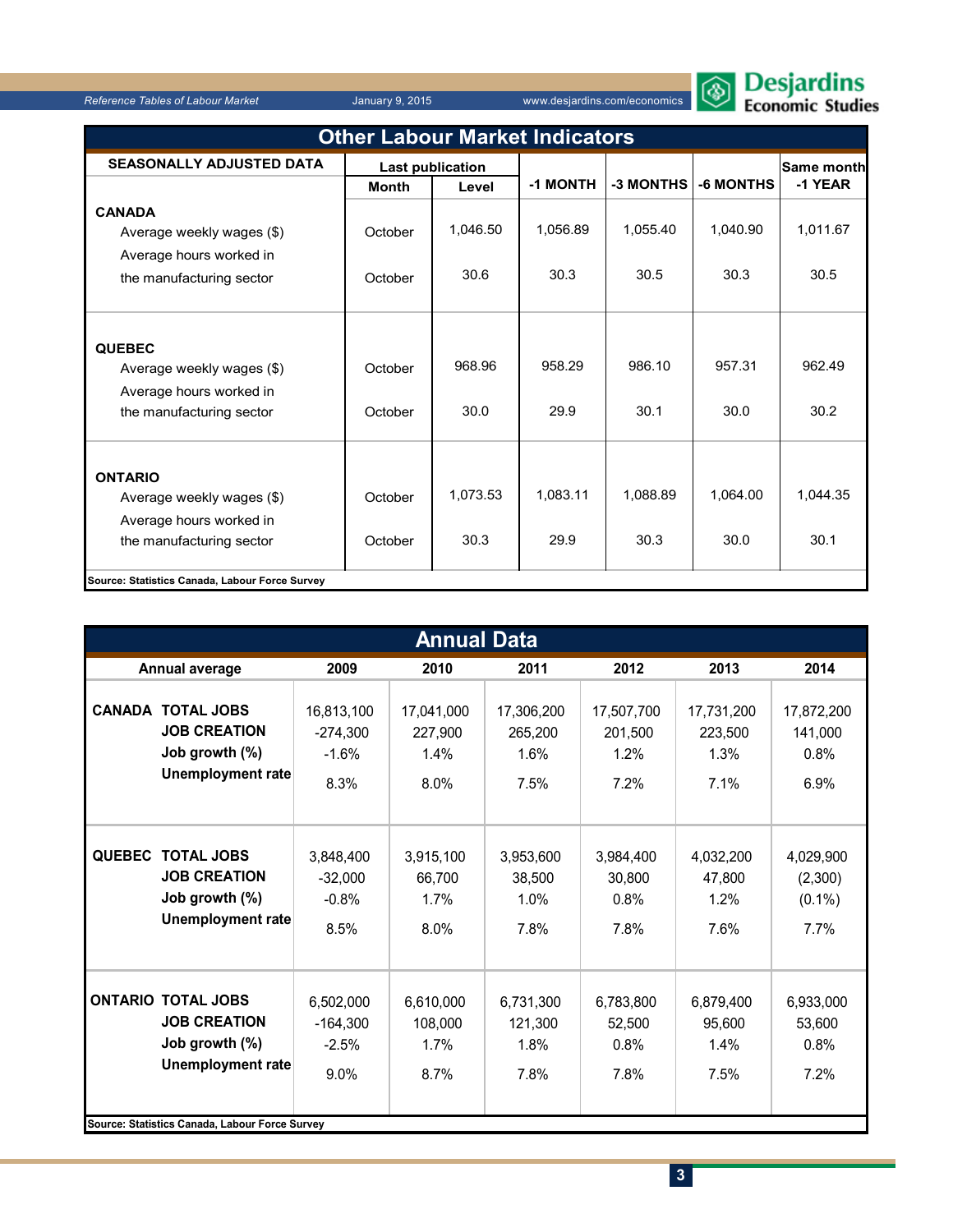



Sources: Statistics Canada and Desjardins, Economic Studies



Sources: Statistics Canada and Desjardins, Economic Studies





**2002 2003 2004 2005 2006 2007 2008 2009 2010 2011 2012 2013 2014**

Sources: Statistics Canada and Desjardins, Economic Studies



**2002 2003 2004 2005 2006 2007 2008 2009 2010 2011 2012 2013 2014** Sources: Statistics Canada and Desjardins, Economic Studies





**CANADA – Evolution of employment**